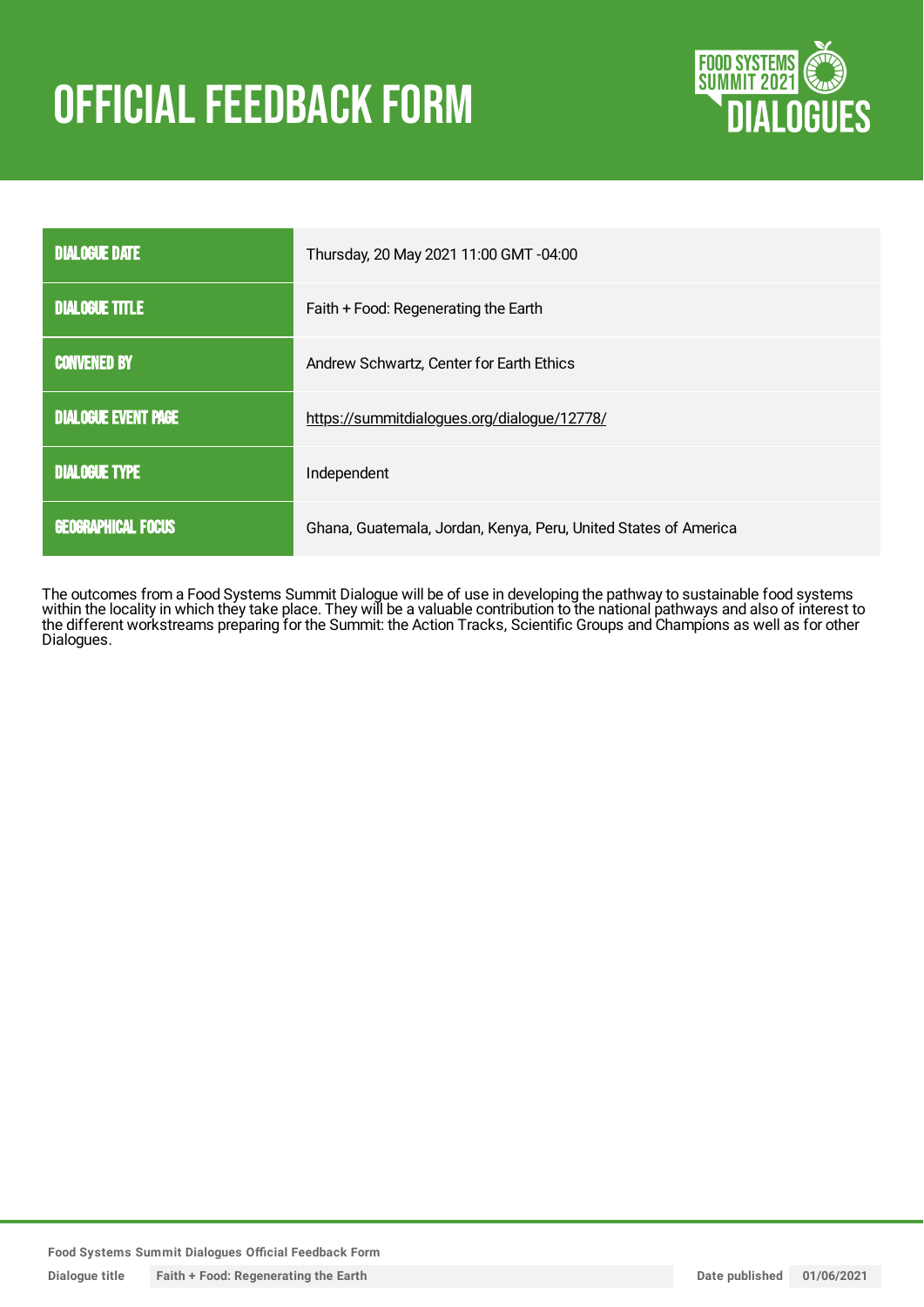## 1.PARTICIPATION



#### NUMBER OF PARTICIPANTS FROM EACH STAKEHOLDER GROUP

| Small/medium enterprise/artisan             | Workers and trade union                     |
|---------------------------------------------|---------------------------------------------|
| Large national business                     | Member of Parliament                        |
| Multi-national corporation                  | Local authority                             |
| Small-scale farmer                          | Government and national institution         |
| Medium-scale farmer                         | Regional economic community                 |
| Large-scale farmer                          | <b>United Nations</b>                       |
| Local Non-Governmental Organization         | International financial institution         |
| International Non-Governmental Organization | Private Foundation / Partnership / Alliance |
| Indigenous People                           | Consumer group                              |
| Science and academia                        | Other                                       |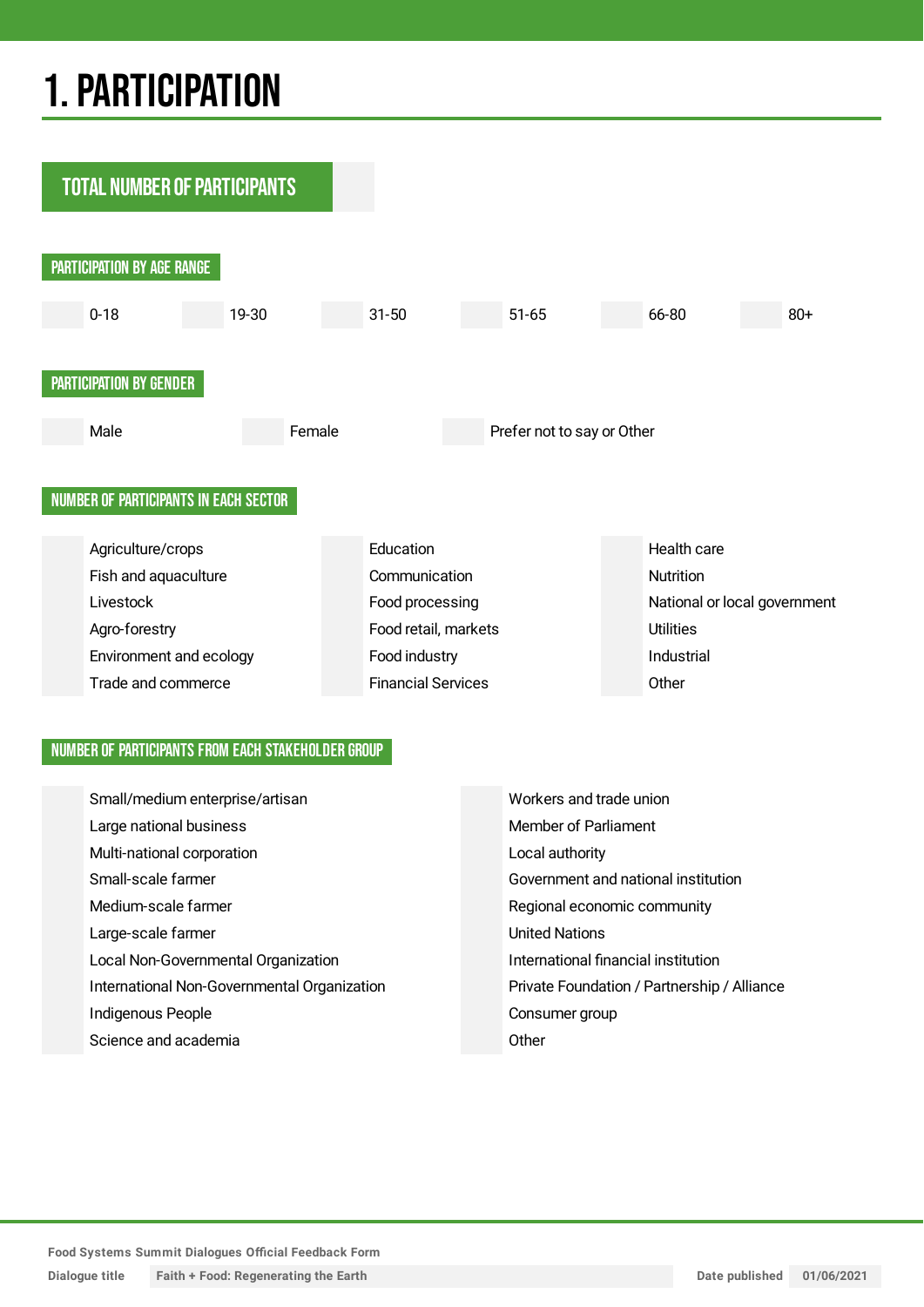## 2. PRINCIPLES OF ENGAGEMENT

#### HOW DID YOU ORGANIZE THE DIALOGUE SO THAT THE PRINCIPLES WERE INCORPORATED, REINFORCED AND ENHANCED?

We consciously chose speakers committed to community development and principles of justice and equity in their work. We committed to multi-stakeholder inclusivity and highlighting the complexity of problems and the solutions. Our dialogues are globally diverse, bring together multiple stakeholders, have multi-faith representation, feature Indigenous voices throughout, and privilege the voices of front line communities.

#### HOW DID YOUR DIALOGUE REFLECT SPECIFIC ASPECTS OF THE PRINCIPLES?

We created a hybrid dialogue that took the core elements of multi- stakeholder, global participants and thought provoking questions and scaled it down . Rather than focus on a single action track, we created dialogues for each of the 5 Action Tracks. The scaled down dialogues allowed for robust conversation amongst the participants. We designed them so that there would be opportunities for different points of view, points of divergence and of course emergence. We, in our way, hopefully created a platform for dialogue where people come from different traditions, religious belongings, countries, industries, and ultimately points of view for how the food system needs to transform. There was no disagreement that things must change but the why and how of that change differed for all of the participants. This we believe to be the most important part - that there is no single solution and that any solutions that are created must be culturally and geographically appropriate, and meet people as people rather than as commodities or numbers on a page. True change happens in a society due to shifts in values and worldview. The world is on a precipice of such a shift as more and more are becoming acutely aware of the climate crisis and the impacts of adding another 3 billion people by 2050. Tensions are rising and violence is happening but so too are efforts for collaboration and peacemaking. Our discussion groups are much smaller but we have created spaces for the grassroots to be in conversation with the grasstops. Change can only happen when we listen and learn from one another in spaces that are egalitarian and democratic so we have tried to create such a space in our dialogues.

DO YOU HAVE ADVICE FOR OTHER DIALOGUE CONVENORS ABOUT APPRECIATINGTHE PRINCIPLES OF ENGAGEMENT?

Stretch beyond typical boundaries to draw together voices that don't typically communicate with one another. This dialogue was particularly interesting because of the multiplicity of perspectives and approaches. While there was a general consensus of what needed to happen the pathways of getting there were quite different.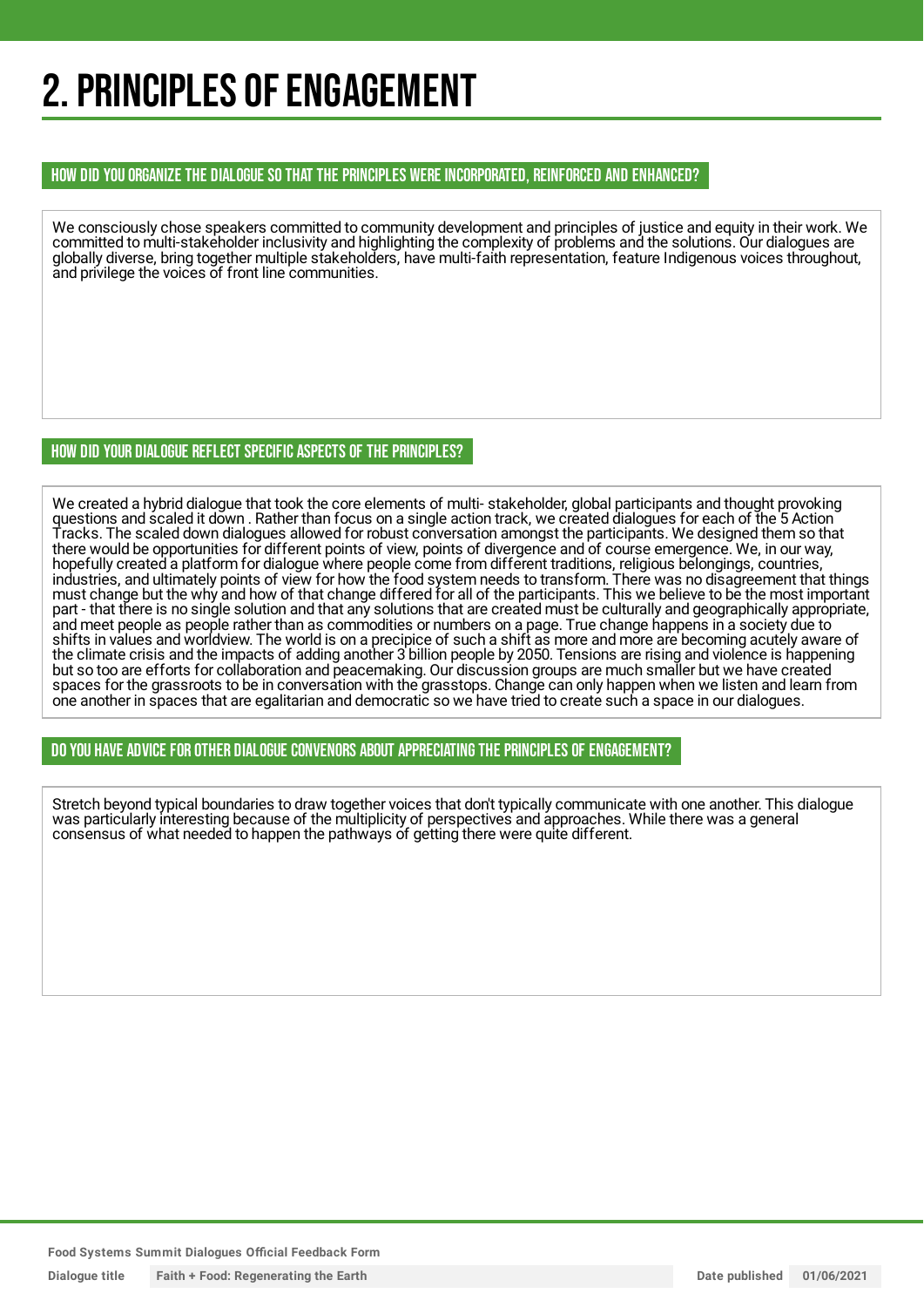## 3. METHOD

The outcomes of a Dialogue are influenced by the method that is used.

DID YOU USE THE SAME METHOD AS RECOMMENDED BY THE CONVENORS REFERENCE MANUAL?

✓ **Yes No**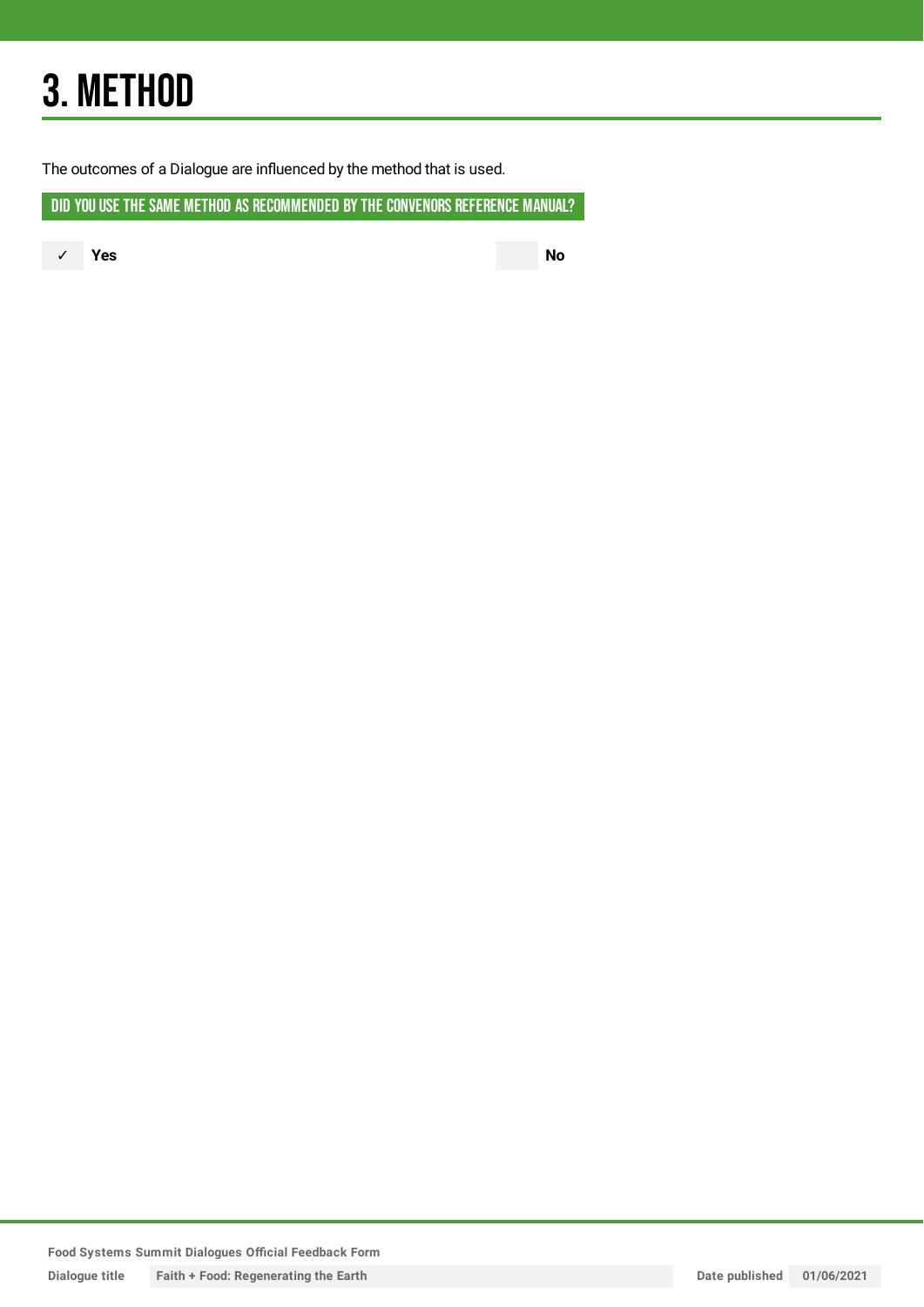## 4. DIALOGUE FOCUS & OUTCOMES

### MAJOR FOCUS

The focus of this dialogue was an exploration of Action Track 3, Regenerating the Earth, focusing on shifting to sustainable consumption patterns. The panelists represented several different perspectives, traditions, and areas of expertise:

Lyla June Johnston - Indigenous musician and food systems expert Iyad Abumoghli - Director of the Faith for Earth Initiative at UNEP Felipe Carazo - Tropical Forest Alliance, World Economic Forum Joshua Amponsem - Green Africa Youth Organization Tosi Mpuna-Mpuna - Delegate of the Democratic Republic of Congo to UNFCCC Marcelo Salazar - Health in Harmony

Main themes:

Nature positivity = human positivity. We are connected to nature.

Restoring degraded land and protecting ecosystems while connecting farmers to markets produces better social, economic, and ecological outcomes

Alliances between farmers, business, NGOs, governments, indigenous communities, and faith groups are important to prevent deforestation and degradation in a globalized food system

#### ACTION TRACKS

✓

| Action Track 1: Ensure access to safe and<br>nutritious food for all |  |
|----------------------------------------------------------------------|--|
| Action Track 2: Shift to sustainable<br>consumption patterns         |  |

✓ Action Track 3: Boost nature-positive production

Action Track 4: Advance equitable livelihoods

✓ Action Track 5: Build resilience to vulnerabilities, shocks and stress

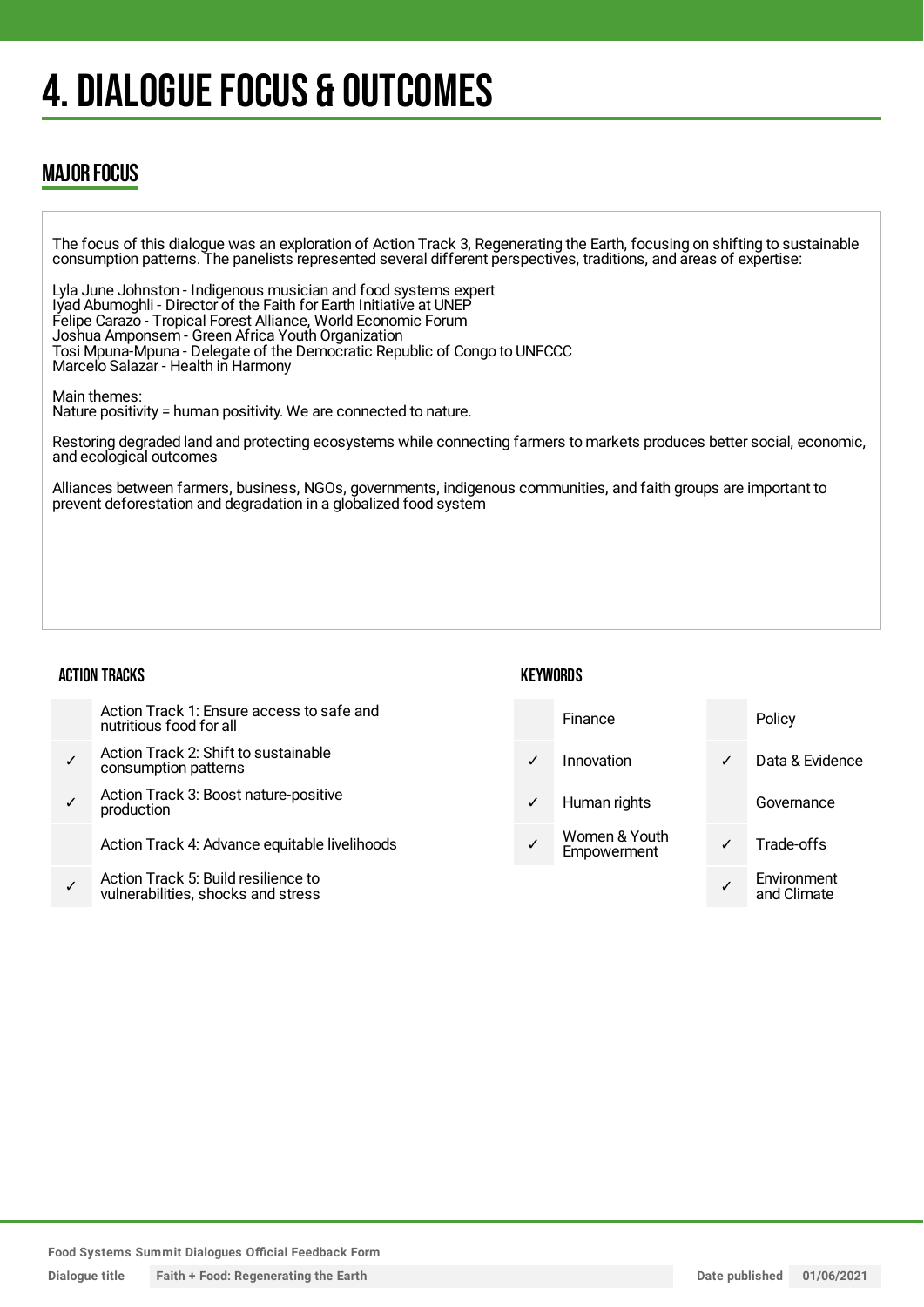### MAIN FINDINGS

The dialogue highlighted an array of negative impacts and externalities in the global food system affecting ecosystems and the communities that rely on them and have sustainably managed them for generations. Panelists also discussed solutions to these challenges. The findings will be discussed based on the main themes of the dialogue:

Nature positivity = human positivity. We are connected to nature.

Land return to indigenous peoples is important to reinvigorate indigenous food systems and knowledge. The word 'nature' splits us from the natural world. Indigenous peoples have been engaged in co-creation of natural systems. For example, the Heiltsuk Nation in British Columbia hand plant kelp forests on the coastline and weight down hemlocks to create spawning areas for herring. This enabled them to harvest roe, but also to bring a caloric injection into the system to feed other animals, including bears, salmon, eagles, wolves, and sea lions

Indigenous peoples used seed distribution to cultivate thousands of plant species for food, materials, and medicine. We need to value knowledge from traditional communities, and recognize this knowledge and create instruments to pay for it ecosystem services as payment, reduced deforestation, payments from carbon tax. This will empower traditional ways of life.

There is a diversity of food, culture, and biodiversity in forest communities. When we practice agroforestry and are connected to the landscape, a diversity of species proliferates.

There is a gap between the younger generation and the food they eat. Traditional crops are undervalued and processed foods have an outsized role. Lack of access to land and traditional agricultural practices has contributed to this gap.

We must be connected to nature and the things we consume. Once we have connected with it, can be connected with the earth and those who produce goods. We lost the system view and need to reconnect. We are at a turning point and must be radical dreamers.

Food is very connected to health, so need a systemic view of forest and the healthcare of people and ecosystem as a whole. With forest standing, will have water and less carbon and diversity of food and culture.

It's important to recognize the role of women in connecting us to sustainable food systems. In the Dine community they are matriarchal. Men are in charge of the sky and women are in charge of the Earth. The Lakota were given the sacred pipe from the Buffalo Woman 17 generations ago. They were starving and had no harmony. Everything hinges on equality. Everything else is a symptom. If we support women, we have our hand on the pulse of the next generation. Talk to those in touch on an intuitive spiritual level of what that next generation needs.

Restoring degraded land and protecting ecosystems while connecting farmers to markets will produce better social, economic, and ecological outcomes

We are no longer talking about unsustainable consequences of ag and fishery, but ecosystems as a whole, and their socioeconomic outcomes. Today our food is called fossil food because production is based on non-renewable resources, leading to soil loss and water resource degradation. We have encouraged excessive and uneconomic use of pesticides and fertilizers, water resources, and mono-cropping

In 2050 we will be 10 billion people, cities are exploding, and diets are shifting to unhealthy and unsustainable consumption. And we face an extinction crisis. And we waste 40% of food post harvest.

We need a nature positive approach - diversifying agriculture by introducing more resilient crops. We need zero waste. More than 1 Billion are under nourished.We need to use artificial intelligence, especially in areas without proper distribution. With simple applications of technology, farmers can be connected to markets, and harvest at the right time and for the right consumption patterns. Drip irrigation and subsurface agriculture help produce more with less land resources.

Alliances between farmers, business, NGOs, governments, indigenous communities, and faith groups are important to prevent deforestation and degradation in a globalized food system

We need alliances to protect biodiversity and prevent deforestation. Forest positive means we want to tackle deforestation as part of nature positive solution. One key is radical listening to communities, to create economy of care, learning from thousands of years of managing forests.

There are major obstacles, including the complexity of supply chains, market forces, and north/south prejudices. Implementation is critical because you can have unintended consequences. For example, if Europe bans certain forest products, they can end up with deforestation products not coming to Europe, but they still come to developing markets. This cuts off the link with producers. Need to have strategies to make sure there is a level playing field in terms of consumer awareness. Need to close the gap between developed and developing countries.

Faith is about believing. Beyond religion. It's about having faith in each other, and reaching an agreement, trusting each other. Without faith these partnerships can't happen.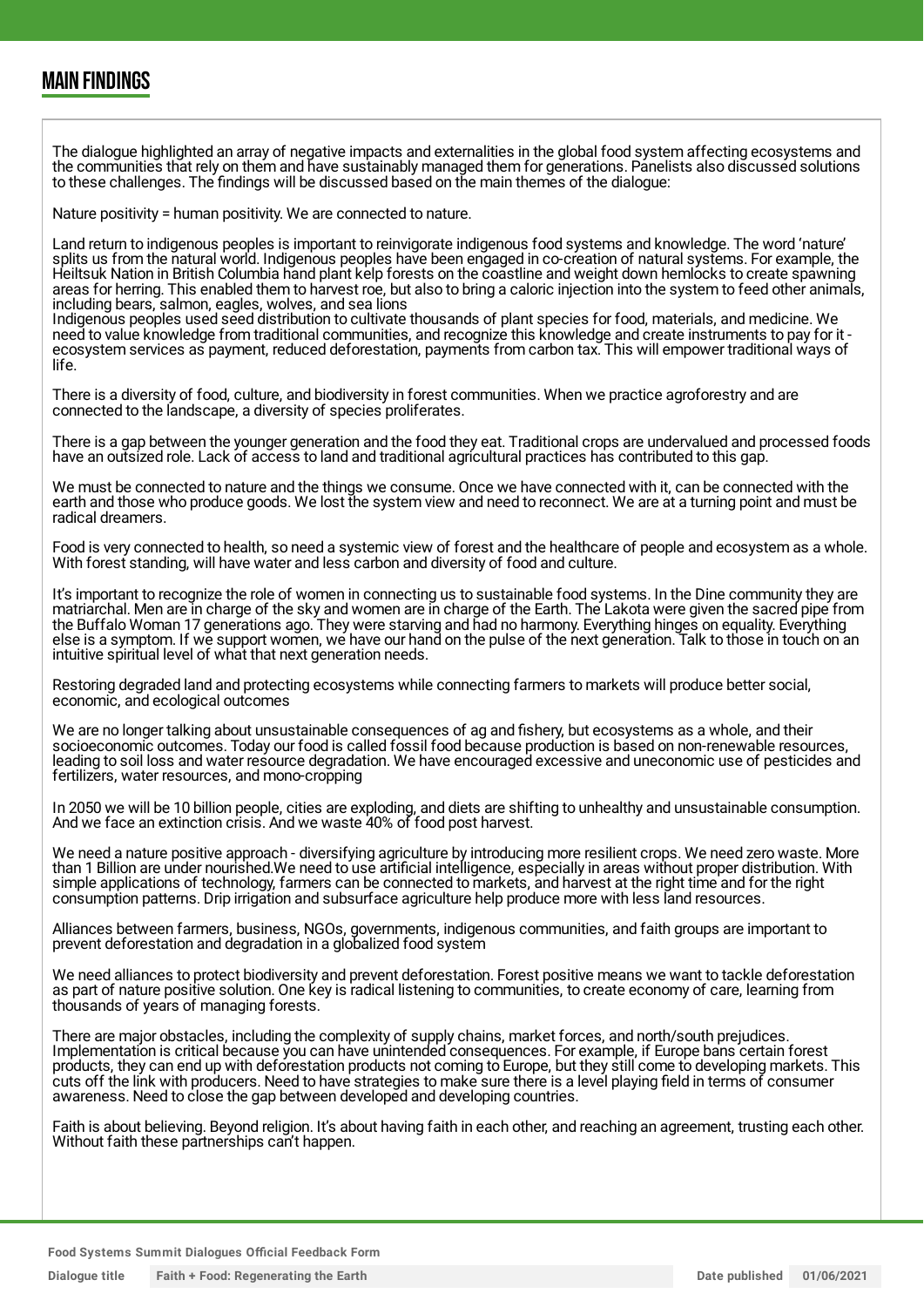We need to understand that faith institutions are also businesses. Faiths are fourth largest economic power and they invest in forestry, mining, industries, etc. If we want to practice what we preach, we must think about our prayers when we do business. Bring values and principles of religions and ethical approaches to investments introduce into bottom line

#### ACTION TRACKS

| Action Track 1: Ensure access to safe and<br>nutritious food for all      | ✓            | Finance                      | $\checkmark$ | Policy                     |
|---------------------------------------------------------------------------|--------------|------------------------------|--------------|----------------------------|
| Action Track 2: Shift to sustainable<br>consumption patterns              | $\checkmark$ | Innovation                   | $\checkmark$ | Data & Evidence            |
| Action Track 3: Boost nature-positive<br>production                       | ✓            | Human rights                 | ✓            | Governance                 |
| Action Track 4: Advance equitable livelihoods                             | ✓            | Women & Youth<br>Empowerment | $\checkmark$ | Trade-offs                 |
| Action Track 5: Build resilience to<br>vulnerabilities, shocks and stress |              |                              |              | Environment<br>and Climate |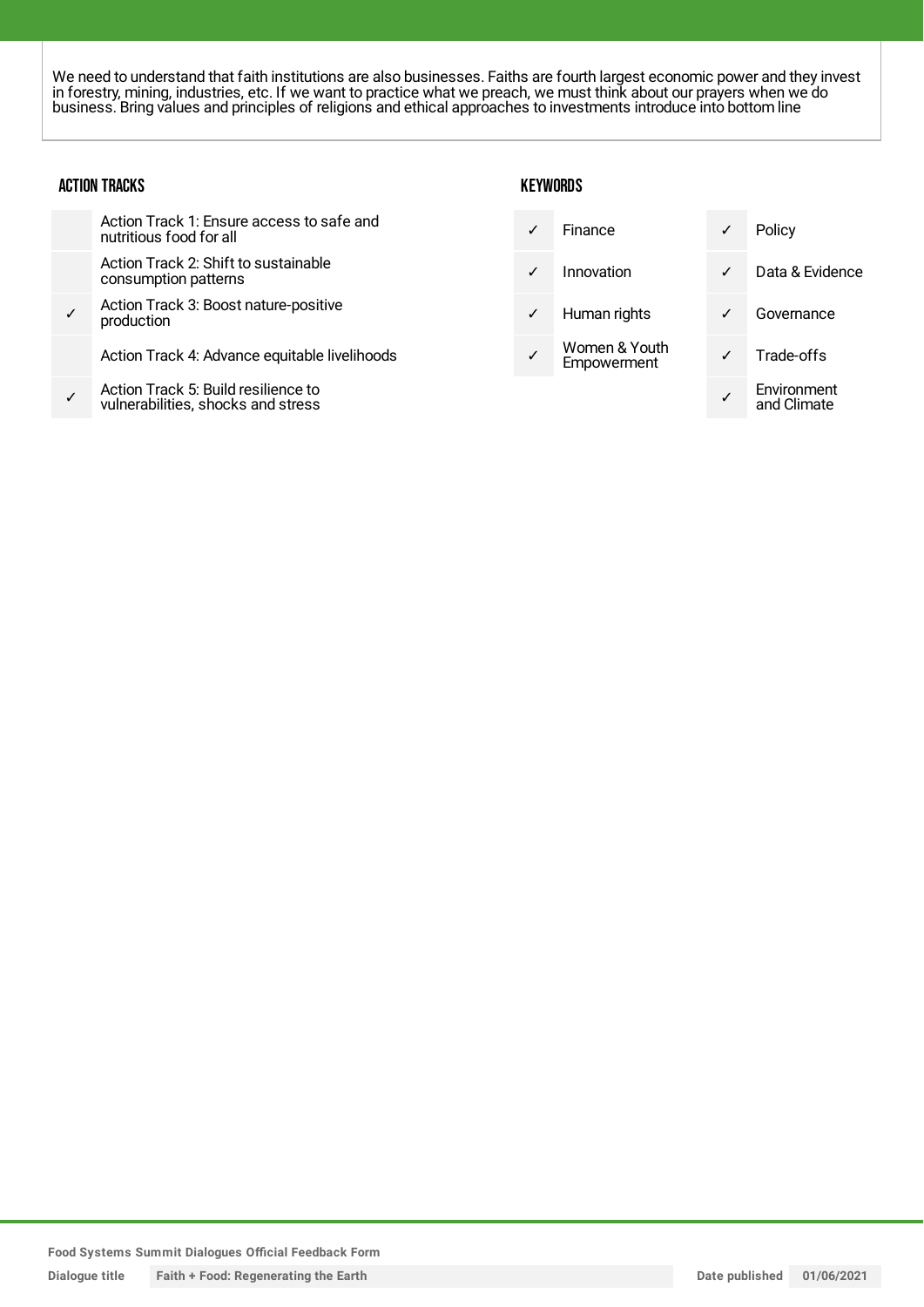Nature positivity = human positivity. We are connected to nature.

Honor indigenous food systems and knowledge by returning land to be managed by indigenous communities and fostering an integrated approach to cultivating food that allows biodiversity to flourish.

Connect people, particularly the next generation, to land and agriculture to counteract the effects of industrial food systems.

#### ACTION TRACKS

| Action Track 1: Ensure access to safe and<br>nutritious food for all      |              | Finance                      | Policy                     |
|---------------------------------------------------------------------------|--------------|------------------------------|----------------------------|
| Action Track 2: Shift to sustainable<br>consumption patterns              |              | Innovation                   | Data & Evidence            |
| Action Track 3: Boost nature-positive<br>production                       | $\checkmark$ | Human rights                 | Governance                 |
| Action Track 4: Advance equitable livelihoods                             |              | Women & Youth<br>Empowerment | Trade-offs                 |
| Action Track 5: Build resilience to<br>vulnerabilities, shocks and stress |              |                              | Environment<br>and Climate |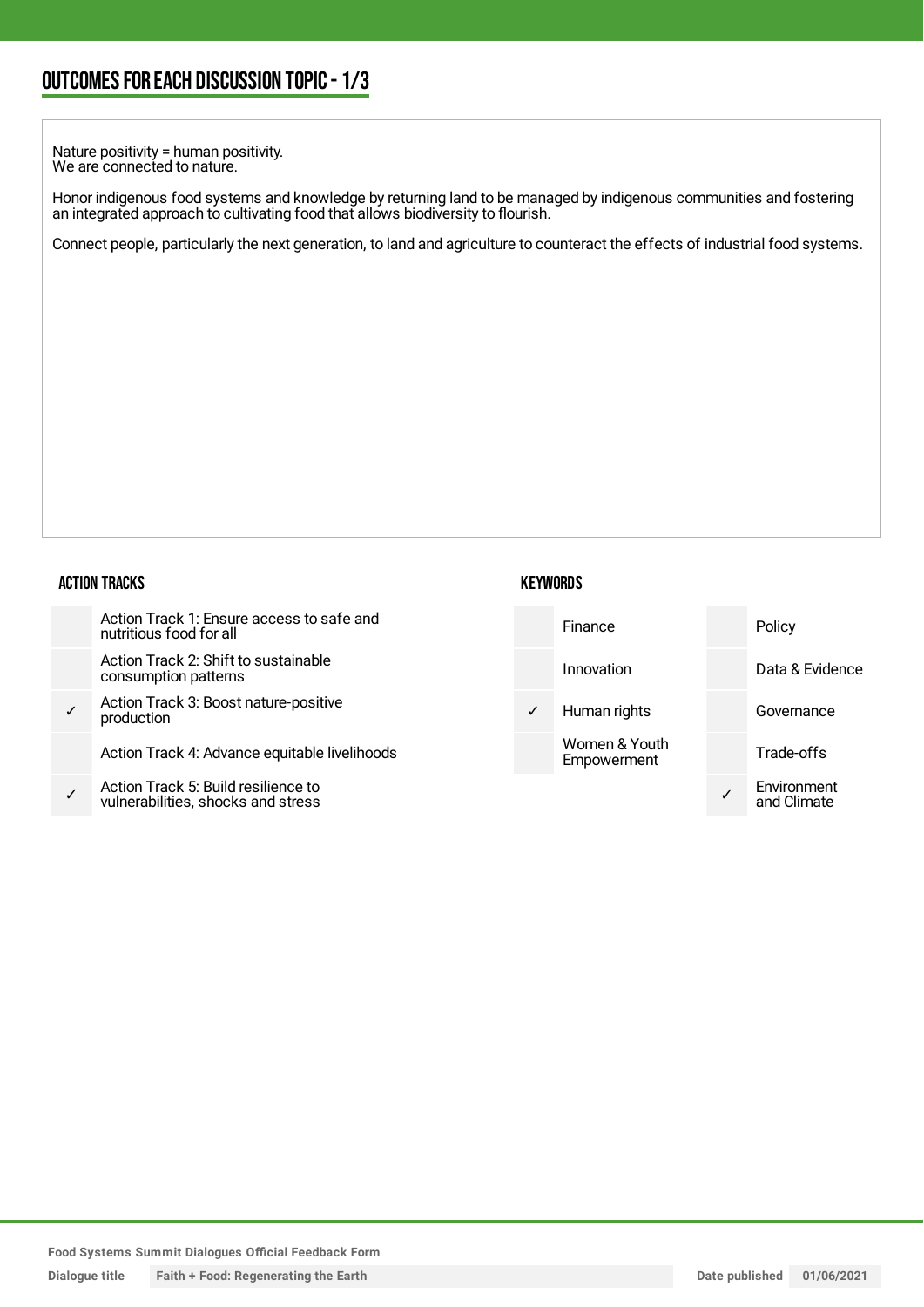Restoring degraded land and protecting ecosystems while connecting farmers to markets produces better social, economic, and ecological outcomes

Cultivate a nature positive approach by ensuring zero food waste, reducing pesticides and fertilizers, restoring degraded land for agricultural use, preventing additional conversion, and enabling small scale traditional farmers by implementing technology to help them grow traditional crops and connect them to markets using seasons as a guide.

#### ACTION TRACKS

| Action Track 1: Ensure access to safe and |
|-------------------------------------------|
| nutritious food for all                   |

- ✓ Action Track 2: Shift to sustainable consumption patterns
- ✓ Action Track 3: Boost nature-positive production

Action Track 4: Advance equitable livelihoods

Action Track 5: Build resilience to vulnerabilities, shocks and stress

| Finance                             | Policy                     |
|-------------------------------------|----------------------------|
| Innovation                          | Data & Evidence            |
| Human rights                        | Governance                 |
| Women & Youth<br><b>Empowerment</b> | Trade-offs                 |
|                                     | Environment<br>and Climate |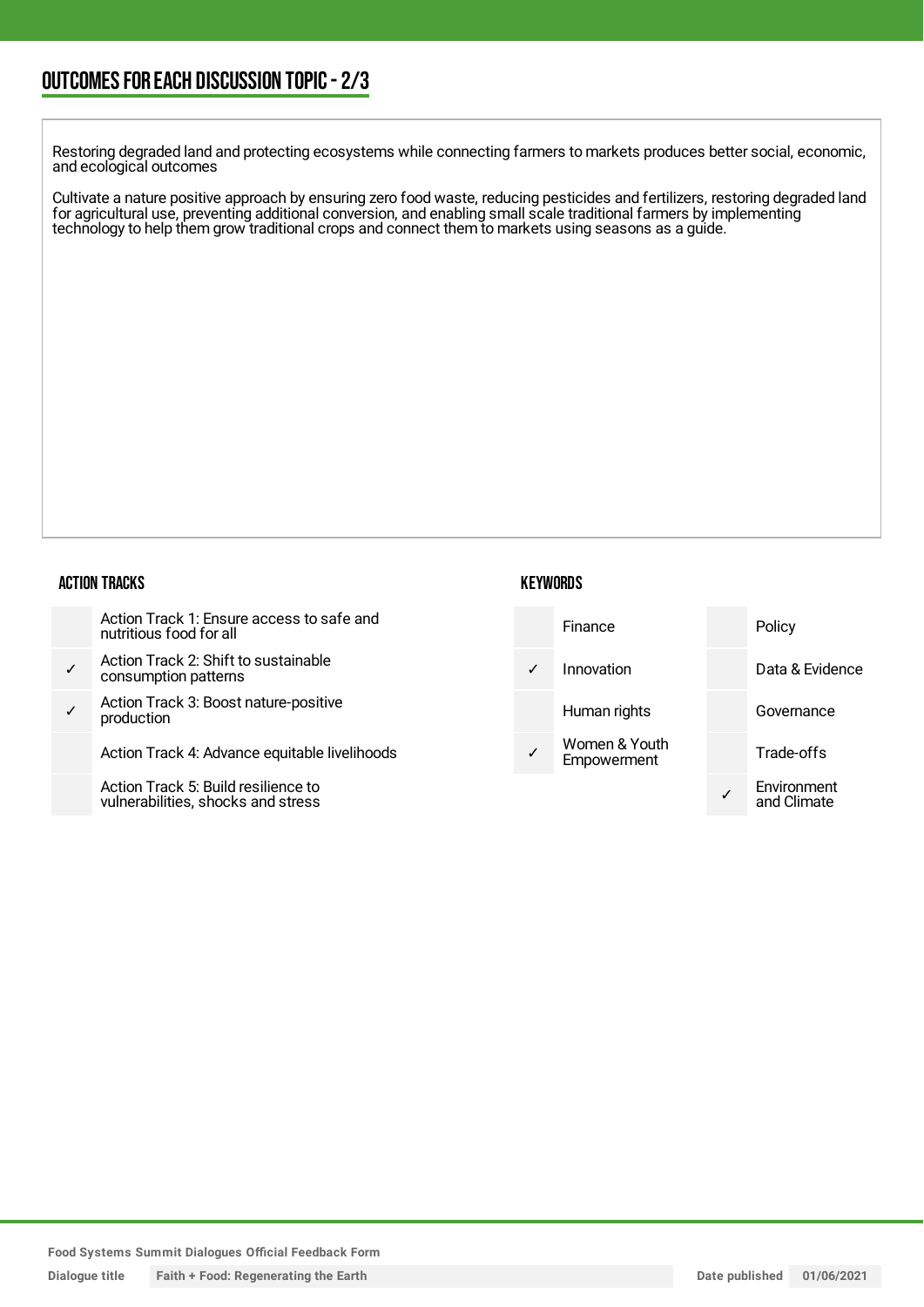### OUTCOMESFOR EACH DISCUSSION TOPIC- 3/3

Alliances between farmers, business, NGOs, governments, indigenous communities, and faith groups are important to prevent deforestation and degradation in a globalized food system

Find ways to overcome barriers to effective alliances. Origin labels - showing where in the forest ingredients come from - are useful. International law and policy must be baselined to encourage the right practices, and sustainable food commodities flowing to markets while preventing or disincentivizing the wrong practices.

We must find the faith to trust each other and work together across borders.

We must value forest communities and build alliances around protecting them and also compensating them.

#### ACTION TRACKS

|              | Action Track 1: Ensure access to safe and<br>nutritious food for all     |              | Finance                      | $\checkmark$ | Policy                     |
|--------------|--------------------------------------------------------------------------|--------------|------------------------------|--------------|----------------------------|
|              | Action Track 2: Shift to sustainable<br>consumption patterns             | $\sqrt{ }$   | Innovation                   | $\sqrt{2}$   | Data & Evidence            |
| $\checkmark$ | Action Track 3: Boost nature-positive<br>production                      | $\checkmark$ | Human rights                 | $\checkmark$ | Governance                 |
|              | Action Track 4: Advance equitable livelihoods                            |              | Women & Youth<br>Empowerment |              | Trade-offs                 |
|              | Action Track 5: Build resilience to<br>vulnerabilities shocks and stress |              |                              |              | Environment<br>and Climate |

**KEYWORDS** 

vulnerabilities, shocks and stress

and Climate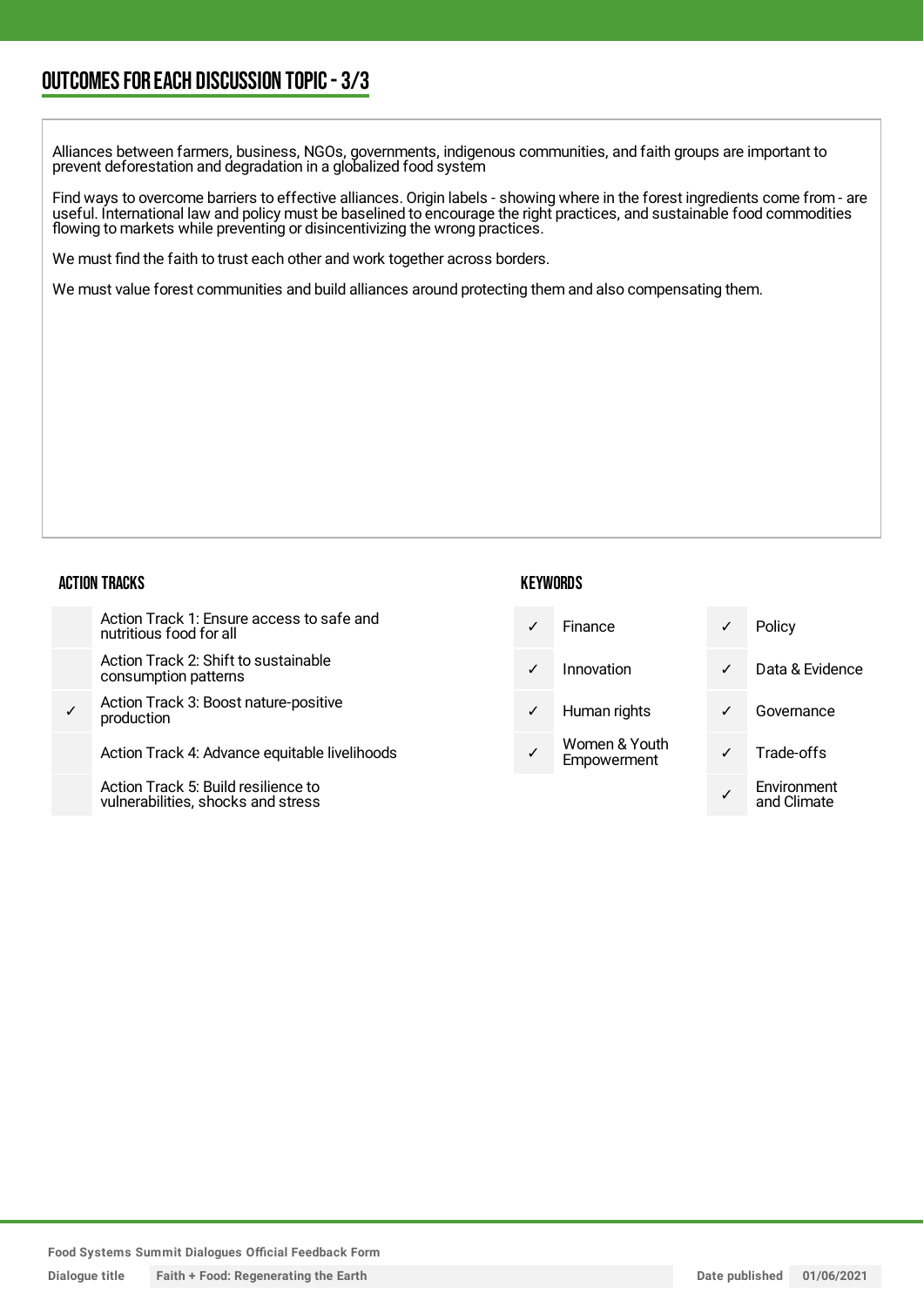### AREAS OF DIVERGENCE

Although these panelists are from different countries and backgrounds, there were no major areas of divergence. They referenced a broad range of topics, but the through line is represented by the three major themes.

This isn't so much a moment of divergence as much as an epistemological questions about how we relate to and understand our place in nature.

There was an important discussion about the commodification of nature and how nature is increasingly only seen as a commodity or a resource or a product, the value of which is determined by how much it can be sold for or what it can be processed into. This value structure removes the implicit value of nature as well as the value an ecosystem or stand of trees or habitat has unto itself as well as the human community. If we continue to only value the natural world in terms of dollars and cents then we won't be able to slow the rate of destruction.

There needs to be multiple levels of valuation placed upon nature that take into account its value to the earth, to the more than human inhabitants, to the local population, to the global economy, etc. Without a broader and more representative metric of nature's true value - as well as the costs of ecological destruction - we threaten the human relationship to nature and our ability to adequately sustain the ecosystems that provide life on earth.

If we understand ourselves in a symbiotic relationship with the natural world then we have no other option than to reorient how we treat it, what we take from it, how we consume, and how we replenish and restore it. It's an important epistemological shift that if taken seriously will help us make decisions that co-benefit humans and the earth.

#### ACTION TRACKS

| Action Track 1: Ensure access to safe and<br>nutritious food for all      |              | Finance                      |              | Policy                     |
|---------------------------------------------------------------------------|--------------|------------------------------|--------------|----------------------------|
| Action Track 2: Shift to sustainable<br>consumption patterns              |              | Innovation                   |              | Data & Evidence            |
| Action Track 3: Boost nature-positive<br>production                       | $\checkmark$ | Human rights                 | $\checkmark$ | Governance                 |
| Action Track 4: Advance equitable livelihoods                             |              | Women & Youth<br>Empowerment |              | Trade-offs                 |
| Action Track 5: Build resilience to<br>vulnerabilities, shocks and stress |              |                              |              | Environment<br>and Climate |